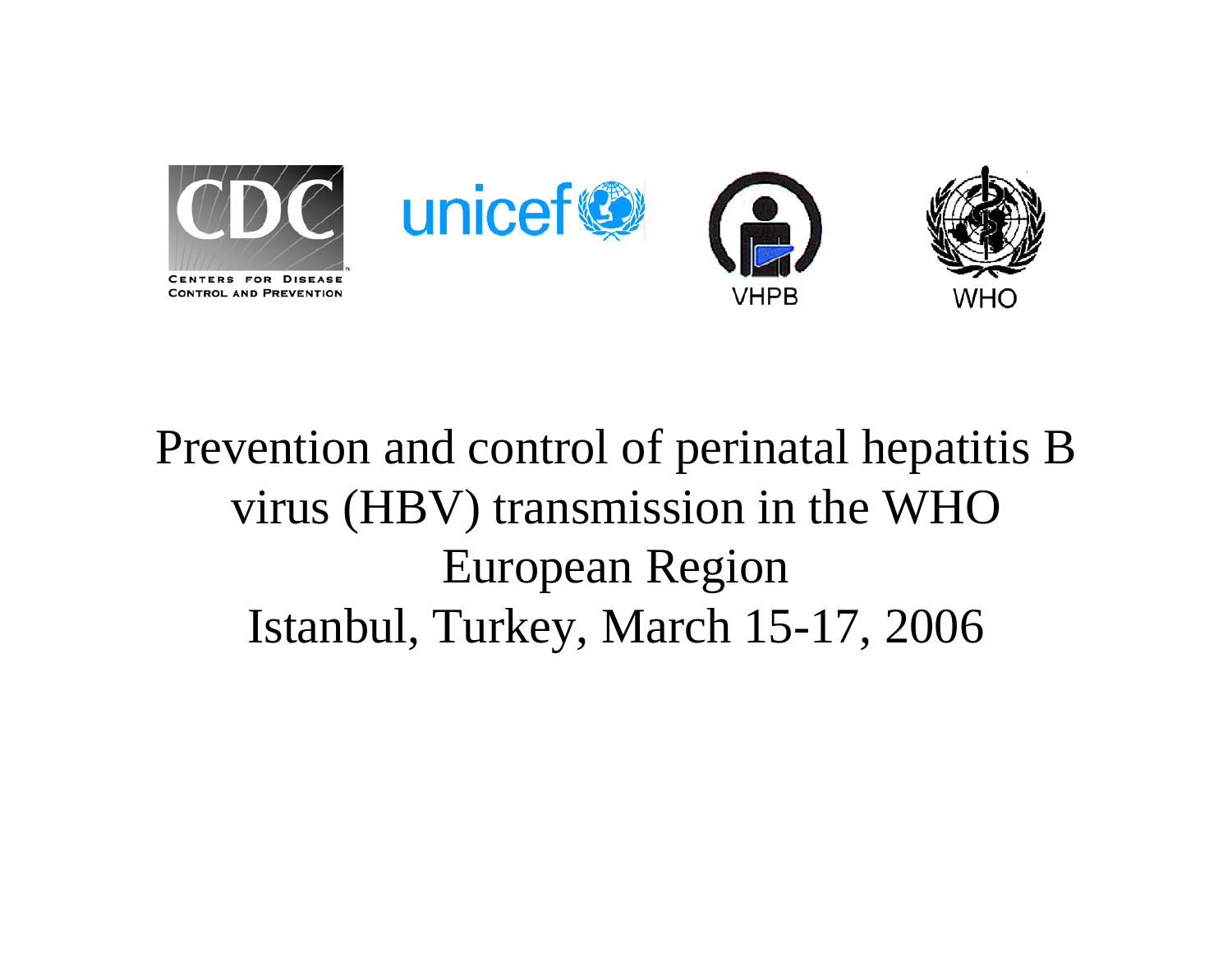| country     | Endem<br>icity<br>(% ) | Univers.<br>HepB<br>newborn | timing                        | schedule                             | Coverage<br>(% )     | other<br>programs     | HBsAg<br>screening<br>pregnant  | <b>HBIg</b>               | Deliv.                                                          |
|-------------|------------------------|-----------------------------|-------------------------------|--------------------------------------|----------------------|-----------------------|---------------------------------|---------------------------|-----------------------------------------------------------------|
| Turkey      | $2 - 8$                | Since<br>2003               | $0 - 24h$<br>24-48h<br>48-72h | $0-2m-9m$<br>N <sub>o</sub><br>comb. | 94<br>90<br>85       | <b>Risk</b><br>group  | <b>Not</b><br>system.           | Yes, for<br>exp.<br>Newb. | 78% HC fac.<br>$-\angle 24h$<br>23% out HC<br>fac.<br>$-<72h$ . |
| Tajikistan  | $\geq 8$               | Since<br>2002               | $0 - 24h$<br>> 72h            | $0-2m-4m$<br>N <sub>o</sub><br>comb. | 98<br>96<br>94       | no                    |                                 | no                        | 71% HC fac<br>$-< 24h$                                          |
| Uzbekistan  | $\geq 8$               | Oct<br>2001                 | $0 - 24h$                     | $0-2m-6m$<br>N <sub>o</sub><br>comb. | 99.2<br>98.4<br>98.9 | no                    | Yes, 92%<br>13%<br>HBsAg+       | no                        | 95% HC fac<br>5% out HC                                         |
| Kazakhstan  | $2 - 8$<br>$\geq 8$    | 1998                        | $0 - 24h$                     | $0-2m-4m$<br>N <sub>o</sub><br>comb. | 99<br>99<br>99       | Risk group<br>Infant  | no                              | no                        | 99.9% HC<br>fac                                                 |
| Georgia     | $2 - 8$                | 2003                        | $0 - 24h$                     | $0-2m-4m$<br>N <sub>o</sub><br>comb. | 96.5<br>77<br>73.4   | <b>Risk</b><br>groups | no                              | Yes for<br>exp.<br>Newb.  | 95% HC fac<br>5% out HC<br>fac                                  |
| Kyrgyzistan | $\geq 8$               | 1999-<br>2000               | $0 - 24h$                     | $0-2m-5m$<br>No comb                 | 98.9<br>98.5<br>97.4 | no                    | Yes, 7.7%<br>3.6-5.2%<br>HBsAg+ | no                        | 98% HC fac                                                      |